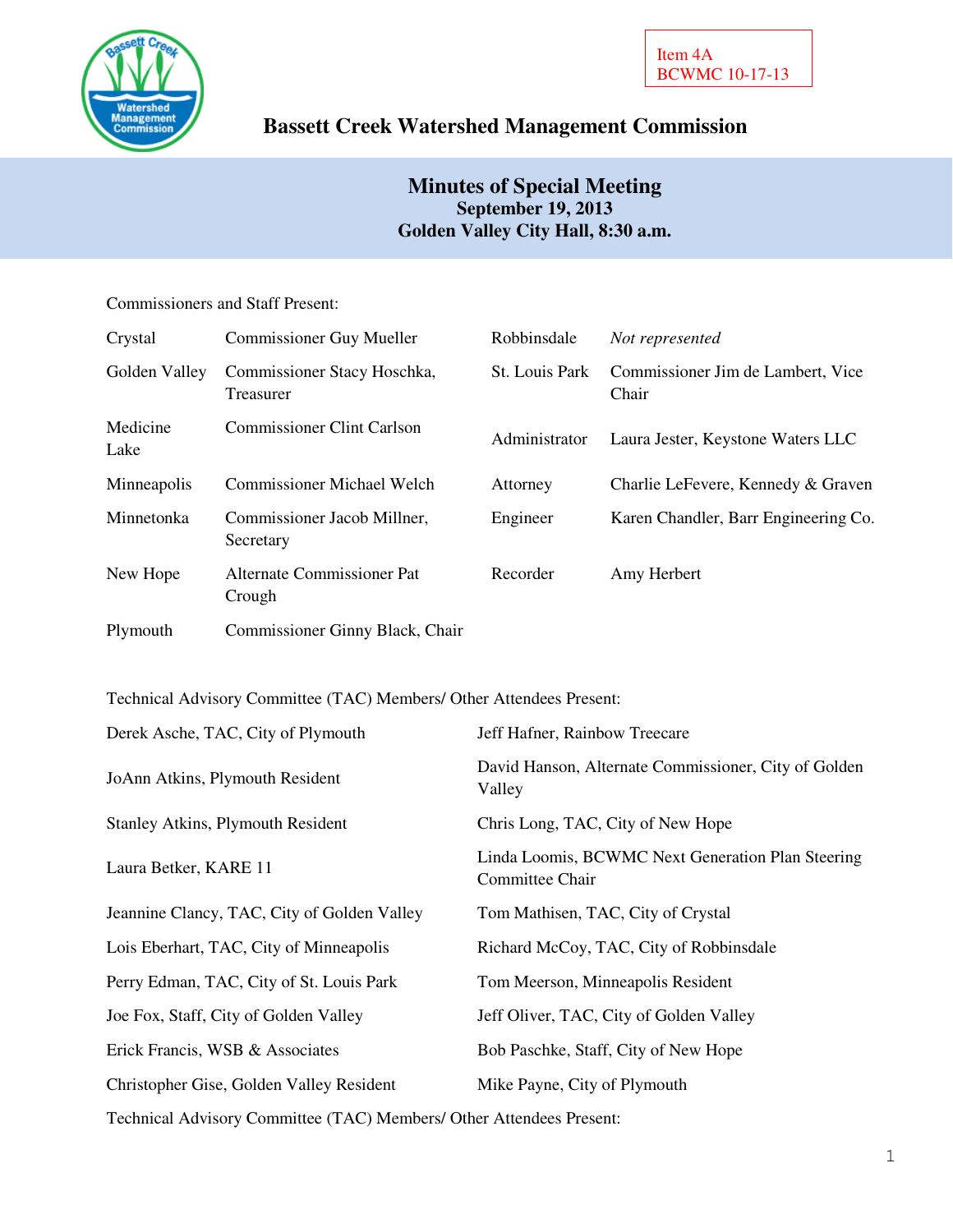John O'Hara, Plymouth Resident Erich Schroeder, Plymouth Resident Liz Stout, TAC, City of Minnetonka Jerry Thelen, Plymouth Resident Andrea Weber, Minneapolis Park and Rec Board Robert White, New Hope Resident Pete Willenbring, WSB & Associates

### **1. CALL TO ORDER AND ROLL CALL**

On Thursday, September 19, 2013, at 8:34 a.m. in the Council Chambers at Golden Valley City Hall, Chair Black called to order the meeting of the Bassett Creek Watershed Management Commission (BCWMC) and asked for roll call to be taken. The cities of Minneapolis, Minnetonka, and Robbinsdale were absent from the roll call.

### **2. CITIZEN FORUM ON NON-AGENDA ITEMS**

No citizen input.

#### **3. AGENDA**

[Commissioner Michael Welch arrives]

Chair Black requested to move up agenda item 7A – Four Seasons Mall Area Water Quality Project – so that it would be handled after agenda item 4 – Consent Agenda. Commissioner de Lambert moved to approve the agenda as amended. Alternate Commissioner Crough seconded the motion. Upon a vote, the motion carried 7-0 [Cities of Minnetonka and Robbinsdale absent from vote].

[Commissioner Jacob Millner arrives]

#### **4. CONSENT AGENDA**

Commissioner Hoschka moved to approve the Consent Agenda. Commissioner de Lambert seconded the motion. Upon a vote, the motion carried 8-0 [City of Robbinsdale absent from vote]. [The following items were approved as part of the Consent Agenda: the August 15, 2013, BCWMC meeting minutes, the monthly financial report, and payment of the invoices]

The general and construction account balances reported in the Financial Report prepared for the September 19, 2013, meeting are as follows: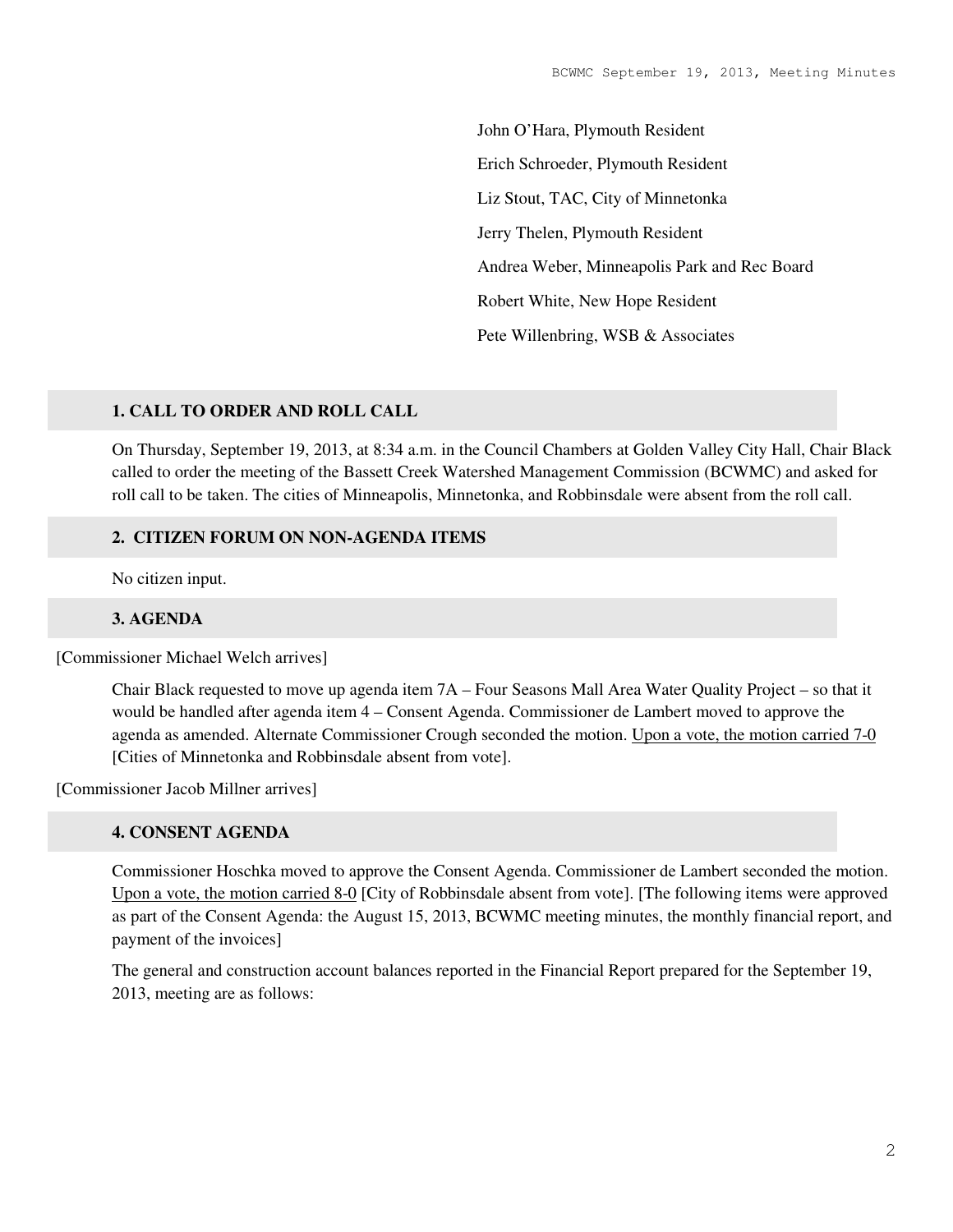| <b>Checking Account Balance</b>                | \$578,045.28       |
|------------------------------------------------|--------------------|
| TOTAL GENERAL FUND BALANCE                     | \$578,045.28       |
| TOTAL CASH & INVESTMENTS ON-<br>HAND (9/11/13) | \$2,931,541.15     |
| CIP Projects Levied – Budget Remaining         | $(\$3,050,474.54)$ |
| <b>Closed Projects Remaining Balance</b>       | (\$118,933.39)     |
| 2013 Anticipated Tax Levy Revenue              | \$494,829.94       |
| <b>Anticipated Closed Project Balance</b>      | \$375,896.55       |

#### **5. OLD BUSINESS**

**A. Four Seasons Mall Area Water Quality Project (CIP-NL-2) [previously agenda item 7A.]: Lancaster Lane Diversion Project Update and Approval of 90% Plan Set.** 

Derek Asche provided an overview (via PowerPoint presentation) of the project, which addresses an impairment of New Hope's Northwood Lake. He described the project's history and timeline and the project's 90% plan set. He said that the City is looking for the Commission's approval of the 90% plan set and for direction to complete the plans. He explained that if the Commission approves the project today, it would go to the Plymouth City Council in October with the plans and specifications and the order for bidding, and subsequently it would go back in front of the City Council to award a contract. He said that unless there is other direction, this is the last time that the Commission would see it until the project starts moving forward and the Commission gets project updates from staff.

He relayed the project team's responses to the Commission's comments on the 90% plan set and highlighted the comments submitted to the City by the Commission Engineer after the Engineer's August 28<sup>th</sup> site walkthrough of the proposed project site. Mr. Asche announced that an article about the project ran in yesterday's *Star Tribune* and generated to the City of Plymouth several e-mails and phone calls in opposition to the project. He reported that the cost estimate of the project as reflected in the feasibility study was \$650,000, but the current construction estimate is closer to \$1,000,000. Mr. Asche explained the difference in the cost estimates and said that the increase includes \$15,000 in new trail construction, which would be paid for by the city, and potentially \$60,000 in trail repairs, should any trails be damaged during construction, \$15,000 for additional cross vanes based on Commission comments, and \$140,000 for higher than expected cost per tree for removal. Mr. Asche described that another additional cost is the Lancaster Lane project, which is a future BCWMC CIP project that the City of Plymouth would like to do at the same time as the Four Seasons Mall Area project because there is an economy of scale associated with doing both projects at the same time. He said that the costs for the Lancaster Lane project is \$40,000 for the storm sewer plus \$115,000 for compost that would be used to stabilize soils. Mr. Asche described the costs that have been accrued to date on the Four Seasons Mall Area Water Quality Project and reported that those costs total \$97,000 to date.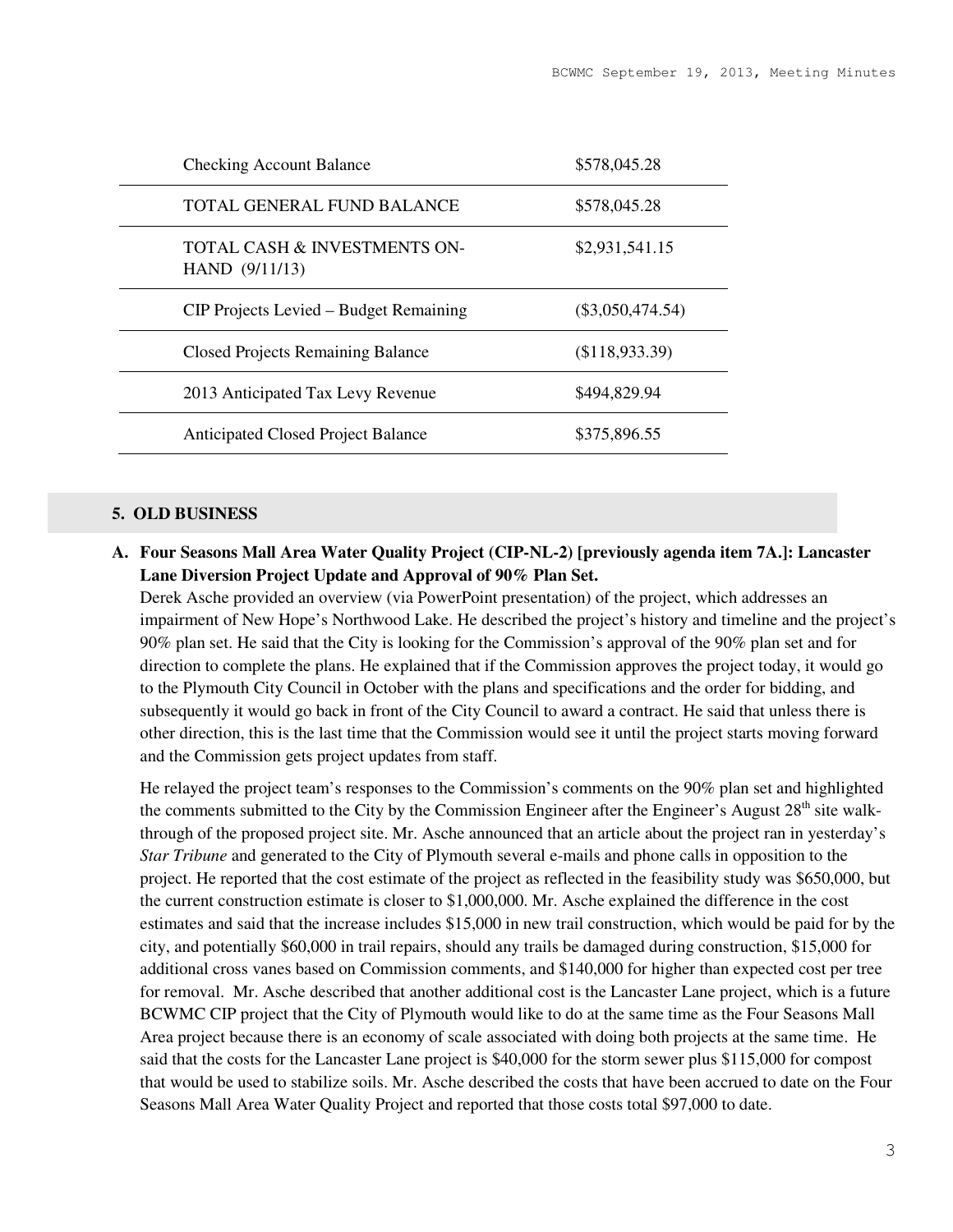Commissioner Welch noted that at the last meeting he had asked that the City of Plymouth find out the percentage of phosphorous from that catchment area that this project will remove and asked if that information is available. He also asked how much of a phosphorous reduction for Northwood Lake in terms of a TMDL [Total Maximum Daily Load] would be achieved through this project. Mr. Asche responded that as an estimate this project would remove 75 to 100 pounds of phosphorous. He estimated that there would need to be 350 to 400 pounds removed in order to reach the water quality goals in Northwood Lake, meaning that the Four Seasons Mall project would be roughly 25% of the loading that would need to be reduced. He noted that a TMDL would provide precise numbers, but he sees that this Four Seasons project would provide a big chunk of the overall phosphorous reduction that will be needed. Mr. Asche also clarified that not all of the phosphorous loading into Northwood Lake is coming from Plymouth.

Chair Black said that she walked the project site yesterday and looked at the zone that would be impacted by this project. She said that they looked at how trees could be preserved and the City also has marked some of those trees that could be saved and those trees that could be trimmed so that the plantings would have enough light to grow. Chair Black provided an explanation of TMDLs. Mr. Asche noted that since the Minnesota Pollution Control Agency (MPCA) has moved to a watershed-wide model for TMDLs and only moves through so many watersheds per year, the Northwood Lake would be part of a TMDL in 2020. There was commissioner discussion of the estimated goal of removing 350 to 400 pounds of phosphorous from entering Northwood Lake and questions to Mr. Asche about projects that could help accomplish that goal.

Commissioner Mueller asked Mr. Asche questions about the tree removal proposed in the project and asked him to describe in more detail the proposed ravine improvements. Mr. Asche described the proposed removal of 214 trees in the ponding area, 192 trees in the center channel, and 593 trees in the left and right channels combined and explained that for this project trees were defined as trees four inches in diameter or larger. He also described the current plan for the ravine improvement. There was discussion of the tree inventory and the species identified.

Commissioner Welch said that he hears Mr. Asche saying that there aren't a lot of big value capital project opportunities for Northwood Lake. Mr. Asche responded that the feasibility study eliminated many options for this water quality project. He reminded the Commission that the feasibility study outlined two options, one of which was the alum treatment station. Mr. Asche reminded the Commission that the alum treatment station is an expensive project and would need more long-term maintenance and at the time of its discussion on the feasibility study, the Commission decided to do the pond and stream restoration project. He concluded that something has to change to improve the water quality of Northwood Lake and this project would get to that goal.

Commissioner Welch asked for the Commission Engineer to provide an overview of the project. Engineer Chandler made a brief presentation and highlighted the remaining project concerns that the Commission Engineer would like to see addressed. She said that the Commission Engineer also would like to see the revised plans again for review prior to the City submitting them to the Plymouth City Council, and therefore she recommended that the Commission grant conditional approval of the project subject to administrative review, unless the Commission would like to see the plans again. There was discussion of the concerns raised by Engineer Chandler and questions about how to balance the need for getting big equipment in to do the work to access the channels with the desire to utilize hand work in order to save trees. Commissioner Welch commented that he didn't think it would be cost effective for people with no training to redesign projects but it is the people's job to raise questions.

Members of the public raised their questions and concerns about the project. Resident John O'Hara voiced his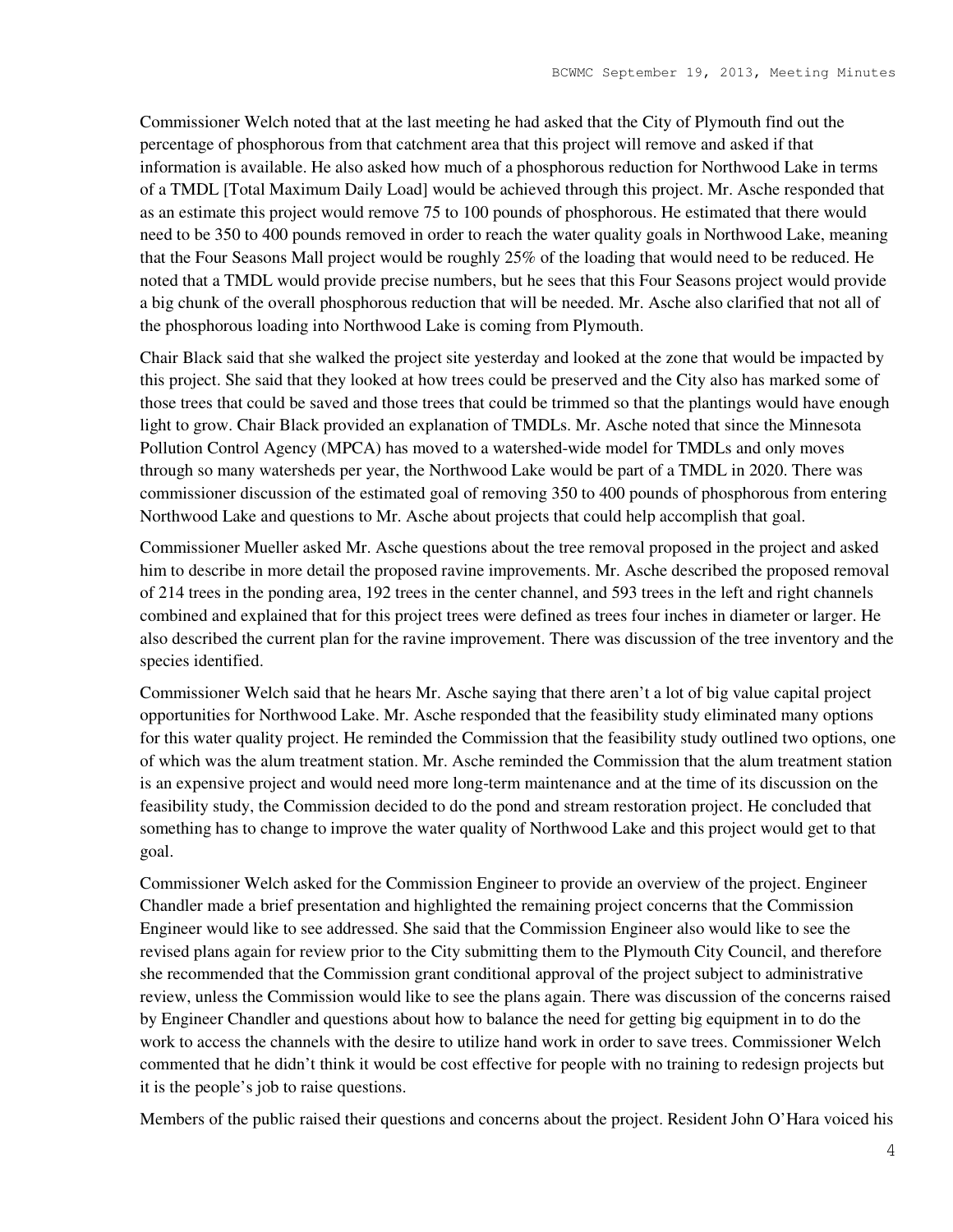concern about how this project would damage the woods and affect the wildlife. He said that the issues could be fixed in a more minor way than the proposed project. He also raised his concern about the flooding of his street and the U.S. Bank parking lot. Mr. O'Hara read from the Plymouth city code and relayed information he had gathered from an attorney.

Resident Erich Schroeder thanked Mr. Asche for his work to answer questions about the project, but said that he found out about this project pretty late in the process and said a lot of the information he found out only by his own investigation until the article in the *Star Tribune*. He asked the Commission to re-evaluate other possible projects for accomplishing the phosphorous reduction goals. Mr. Schroeder noted that the mitigation of the wetlands were not pursued because it was going to cost approximately \$1,000,000, but he said that the new cost estimates of this project is \$1,000,000, so now maybe the Commission would be willing to do some mitigation of those wetlands. He also pointed out that there are two or three open lots on the other side of Highway 169 just before the culvert empties into the lake, which might be available space for a project. Mr. Schroeder remarked that he thinks the project would result in a significant decrease in his property value because there would be more noise filtering through from roads and the highway, would be less attractive, and would offer less privacy. He said that mature forests are valuable and should be protected and not cut.

Resident Jerry Thelen said that he walked the creek yesterday and saw that a lot could be improved just by cleaning it up and removing downed trees. He said that he thinks that the problem of phosphorous going into Northwood Lake could be improved by focusing on the immediate area around Northwood Lake and by educating the homeowners around the lake about yard care, leaf removal, and grass clippings removal.

Resident Robert White explained that the watershed for Northwood Lake is 1,300 acres, which is a huge watershed for a 15-acre lake, and he noted that 60% of the watershed is in Plymouth and the rest is in New Hope. He explained that he is the volunteer water quality sampler for Northwood Lake through the Metropolitan Council's CAMP program (Citizen-Assisted Monitoring Program). Mr. White said that he doesn't like having trees cut down, but Northwood Lake does need help, and he and the residents around Northwood Lake appreciate the Commission undertaking this project.

Resident JoAnn Atkins said that her family moved to this house in 1990 because of the green space. She said that she can't understand working to improve the quality of life elsewhere when it destroys the quality of life in her neighborhood. Ms. Atkins said that the green space is so important and is worth saving. She noted that the creek is dry almost all year except after snow melt or a torrential rain.

There was a discussion of the project and the decision to move away from constructing pond NB-07. Mr. Asche answered questions from the residents and the Commission. Various possible alternatives were discussed including using the treatment of multiple ponds and burying the stream section in an underground pipe. Mr. Asche reminded the group that wetland mitigation may be required with some alternatives and that is very expensive and that burying a stream likely would not be palatable with regulatory agencies.

Commissioner Mueller moved that the Commission postpone taking action on this project in order for the Commission to consider the project further. There was no second on the motion.

Commissioner Hoschka moved to approve the 90% plans. Commissioner Millner seconded the motion. Commissioner Mueller asked how the Commission is going to take into account all of the concerns raised and said that the Commission needs time to rethink the project. The Commission discussed possibilities including a tree removal plan, the timeline of the project, and what information could come back in front of the Commission.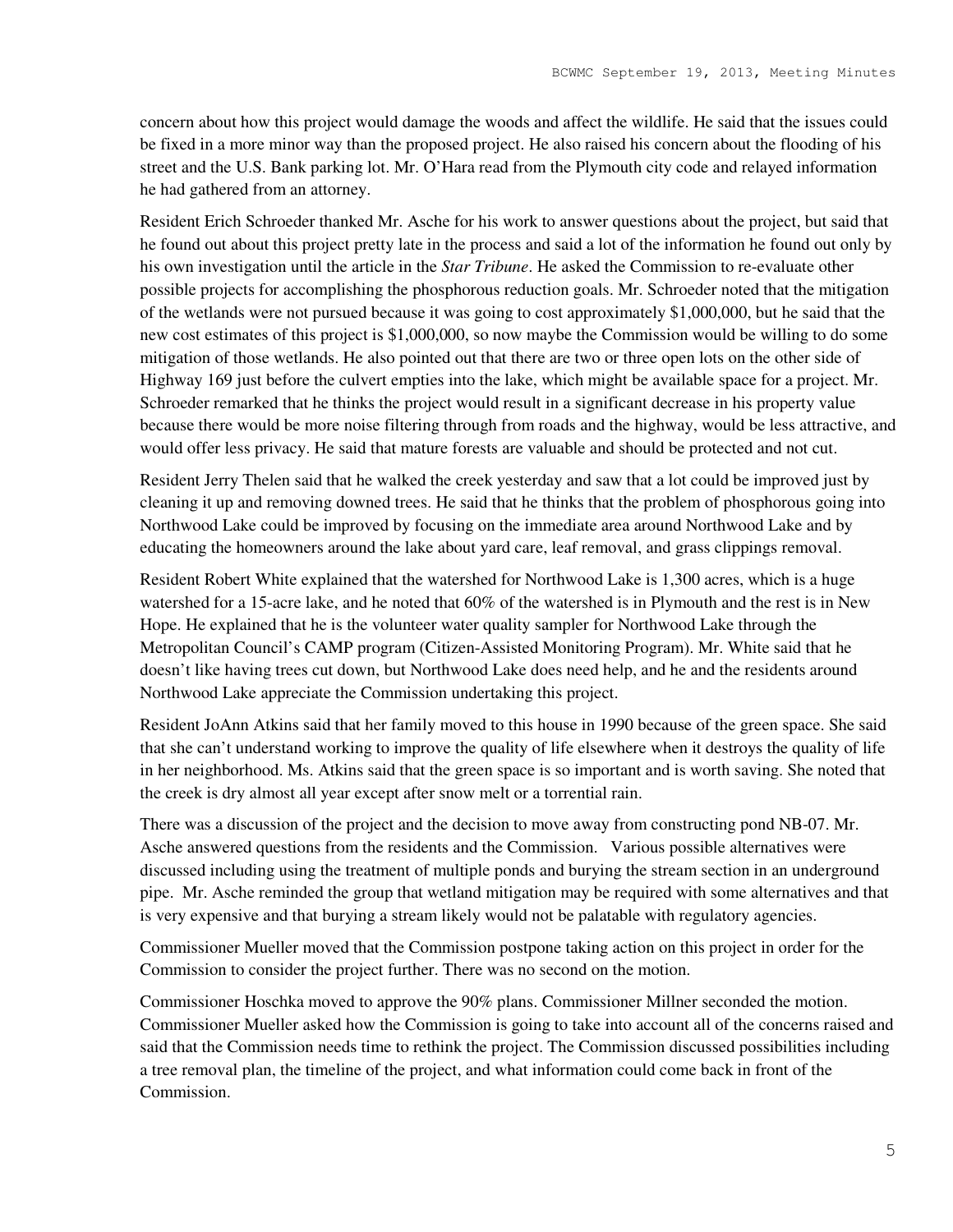Commissioner Mueller moved to amend the motion to include that the revegetation plans would come in front of the Commission for review and there would be another look at shade species while putting together that plan. Commissioner Carlson seconded the amendment.

Commissioner Welch remarked that the approval by Hennepin County does not mean that this project is a foregone conclusion because the Commission needs to get several steps to line up in order to make a project happen. He also stated that the Commission needs to look at its notice provisions because it is getting comments at the 90% plan stage and is hearing that residents had not known of the project. Commissioner Welch said that he is not in favor of a delay unless the Commission is very specific with what it wants to see and when it is going to come back. He commented that he is hesitant to go back to it, but there is the idea of the alum injection system at the mouth that could potentially provide a similar benefit without losing the trees.

There was discussion of the amendments to the motion. Commissioner Mueller reworded his amendment request to be that a tree removal plan and revegetation plan get brought back in front of the Commission.

There was further discussion on the motion, the amendment, and what the Commission would review again. Administrator Jester noted that the amendment includes taking into consideration for the final plans the concerns voiced at today's meeting.

Upon a vote, the motion to approve the amendment to the motion carried 8-0 [City of Robbinsdale absent from vote].

Commissioner Welch requested that the Commission amend the motion to include that the final plans be submitted to the Commission for review along with a brief treatment of the alum injection system as an alternative to the proposed project and a brief treatment of other alternatives in the area. Commissioner Muller seconded the amendment. Commissioner Welch amended his amendment to add that it will be left it to the discretion of the Engineer that if any of the comments brought forward today raise any significant new opportunities the Engineer and staff believe should be brought to the Commission's attention, the Engineer is authorized to bring them to the Commission. Upon a vote, the motion to amend the motion carried 8-0 [City of Robbinsdale absent from vote].

Upon a vote, the amended motion carried 7-1 [City of Crystal voted against the motion; City of Robbinsdale absent from vote].

Engineer Chandler clarified that the Engineer's memo included recommendations to approve the 90% plans and authorize the City of Plymouth to move forward with preparation of final plans and contract documents and construction of the project. She said that she wants to be clear on whether the Commission authorized the City of Plymouth to move forward with construction at this time or not. Chair Black said that the Commission approved having the final plans brought back in front of the Commission.

### **Lancaster Lane Diversion Project Update**

Engineer Chandler recommended that the Commission remove the Lancaster Lane diversion project as a BCWMC CIP (Capital Improvement Program) project. Engineer Chandler explained (with a map in the memo provided) that when the project was put into the BCWMC's CIP, it was thought that the water coming down Lancaster Lane went east, and the idea behind the CIP diversion project was to move the water coming down Lancaster Lane and have it flow west. However, after further investigation, it is now known that the water actually already flows west and into the wetland. Therefore, the diversion project is not necessary. Engineer Chandler explained what the City of Plymouth would be doing at Lancaster Lane within the Four Seasons Mall project and described how the work would change the location of where the water flows into the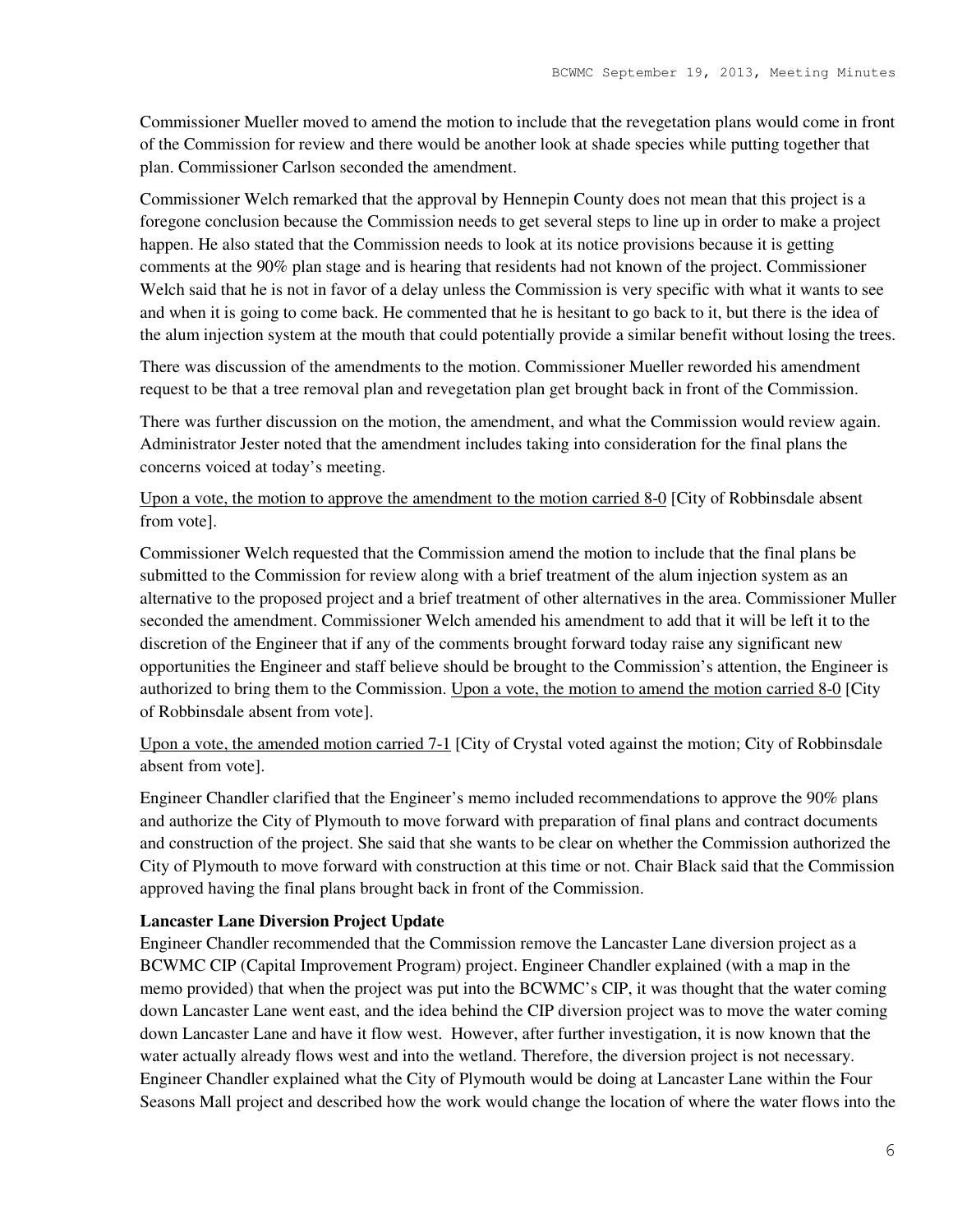wetland so that there is better treatment.

Commissioner Welch moved to remove the Lancaster Lane Diversion project from the BCWMC's CIP. Commissioner Millner seconded the motion. Upon a vote, the motion carried 7-0 [City of New Hope abstained; City of Robbinsdale absent from vote].

Chair Black called for a five minute recess. Following the recess, Chair Black called the meeting back to order at 10:50 a.m.

### **6. NEW BUSINESS**

## **A. Review of Main Stem Restoration Project: Golden Valley Road to Irving Ave. N – 50% Development Plans**

Pete Willenbring of WSB & Associates made a brief presentation of the project, its status, and its 50% development plans. Andrea Weber of the Minneapolis Park and Recreation Board stated that the MPRB is supportive of the project and has been working to help make it a successful project. Mr. Willenbring noted there were 21 locations in need of work which is more than those identified in the feasibility study. Some locations will include placement of rock for bank stabilization. Some tree removal is necessary along banks. Commissioner Welch noted that he is very concerned about the east side of the bank- the Fruen Mill portion of the project. He said that he thinks the project needs to keep moving forward even if the property issues there are not straightforward. Ms. Eberhart pointed out that when the feasibility study was done, additional sites to the east were identified but not proposed for this part of the project because of additional contamination issues. She stated that the project was split into two parts and the next part will come up in about 2017 and will address bank stabilization closer to downtown. Ms. Eberhart recommended that the project continues working with the property owner of Fruen Mill for that second part of the project and to do so sooner rather than later. She added that when she talked to the property owner several years ago, he was on board with it. Ms. Weber followed up with further details about the communications with the property owner and the decision not to include that section in this part of the project.

Commissioner Welch moved to approve the 50% development plans with the direction that the Commission Engineer's comments continue to be addressed. Alternate Commissioner Hanson seconded the motion. Upon a vote, the motion carried 8-0 [City of Robbinsdale absent from vote].

### **5. PUBLIC HEARING**

## **A. Receive Comments from Public on Proposed 2014 Capital Improvement Program (CIP) Projects**

Chair Black opened the public hearing. Engineer Chandler provided a brief description of the three projects. Resident Christopher Gise thanked the BCWMC for considering the alum project for Twin Lake. He noted that authorized or not, there is considerable use of the lake by the general public and he raised the concern of how the public will be notified of the alum treatment during the dosage period. Engineer Chandler said that the alum treatment is typically a fall project, which minimizes the use of the lake. Chair Black called for questions and comments. Hearing none, she closed the public hearing.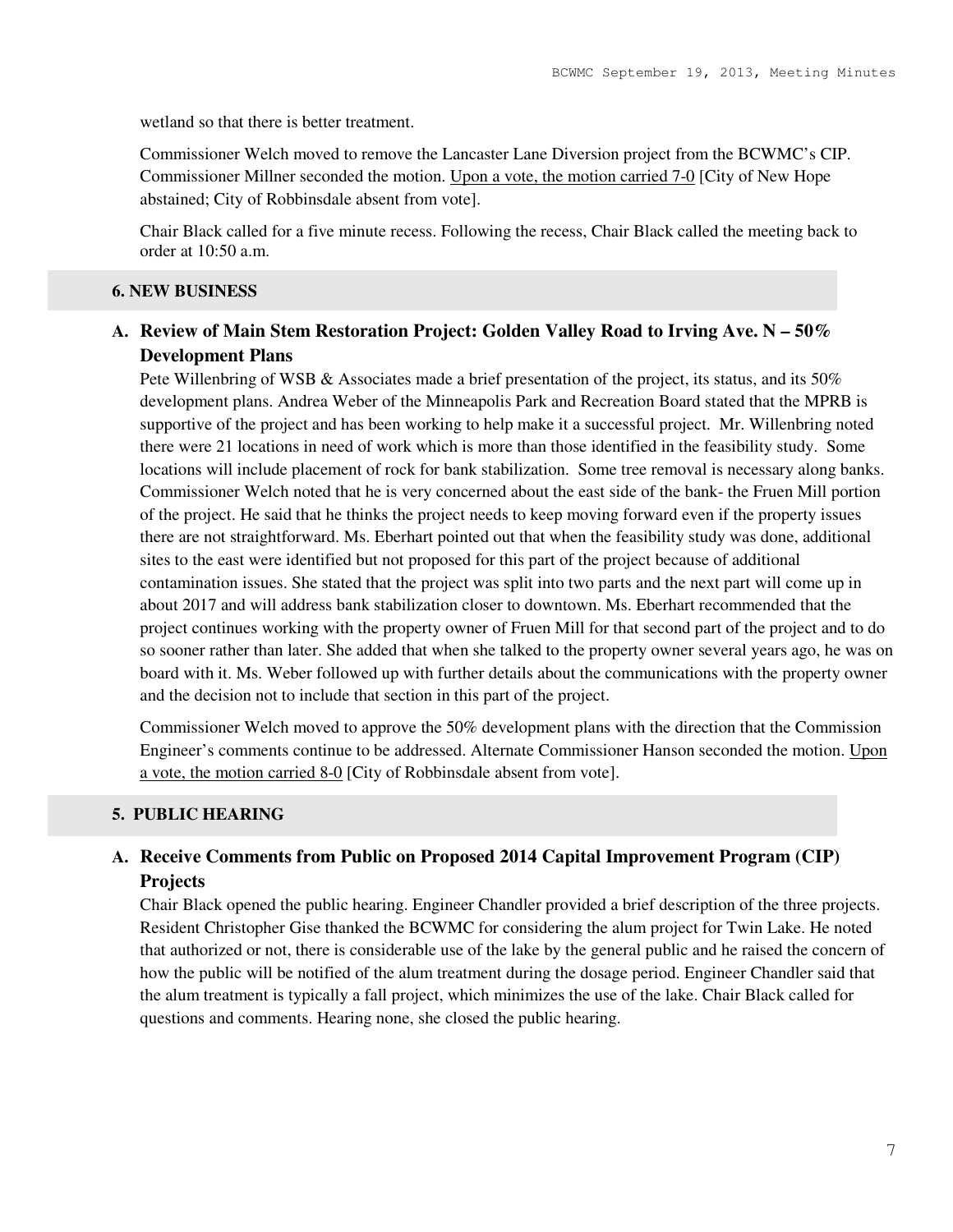#### **6. NEW BUSINESS (continued)**

### **A. Adopt Major Plan Amendment to Include 2014 CIP Projects**

Alternate Commissioner Hanson moved to approve Resolution 13-04 "Resolution Approving Watershed Plan Amendment." Commissioner de Lambert seconded the motion. Upon a vote, the motion carried 8-0 [City of Robbinsdale absent from vote].

## **B. Resolution 13-05: Ordering 2014 Improvements, Designating Members Responsible for Construction, Making Findings, Certifying Costs to Hennepin County, and Approving Agreement with City of Golden Valley for Construction of Briarwood/ Dawnview Water Quality Improvement Project**

Alternate Commissioner Hanson moved to approve Resolution 13-05. Commissioner Mueller seconded the motion. Commissioner Welch requested a change to the Cooperative Agreement, item 2 and asked that the language "subject for approval" be made clearer for both parties to the agreement about what that means. He requested that the language be revised to: plans and specifications will be approved by the Commission before contract documents are let for bids. Commissioner Welch said that Mr. LeFevere can revise the language using words that convey that meaning. Alternate Commissioner Hanson and Commissioner Mueller approved the friendly amendment. Upon a vote, the motion carried 8-0 [City of Robbinsdale absent from vote].

### **C. Schaper Pond Diversion Project**

Administrator Jester provided a summary of the meeting with the MPCA [Minnesota Pollution Control Agency] and the DNR [Department of Natural Resources] to discuss the project. She explained that more information is needed to find out the project's potential impacts on Schaper Pond. She reported that Engineer Chandler has estimated that the cost of researching and pulling together that information will be \$2,000, which will come out of the budget for the Schaper Pond CIP project. Administrator Jester said that staff needs direction from the Commission to move ahead with the work and reported that it is staff recommendation to move ahead with the work. Alternate Commissioner Hanson moved to authorize staff to move ahead a more detailed evaluation on impacts to Schaper Pond at a budget level of \$2,000. Alternate Commissioner Crough seconded the motion.

Commissioner Welch asked how the project could degrade the water quality of Schaper Pond. Engineer Chandler provided an explanation and described how the project will result in water sitting in the pond for a longer period of time, which raises the concern for the DNR and the MPCA that the water quality of the pond will be affected. She said that she thinks that Barr Engineering Company has good data from the feasibility study monitoring and will be able to answer that question readily. Engineer Chandler said that a wetland functions and values assessment will provide the other necessary information. There was discussion on when to bring the information back in front of the Commission before sending it on to the group. Chair Black asked a question about a possible change in the project's design. Mr. Oliver responded and provided reasons on why that change would not be a feasible option.

The Commission directed staff to move ahead with the permitting process and to bring back the information at the Commission's October meeting. Attorney LeFevere stated that staff will come back with a contract. Upon a vote, the motion carried 8-0 [City of Robbinsdale absent from vote].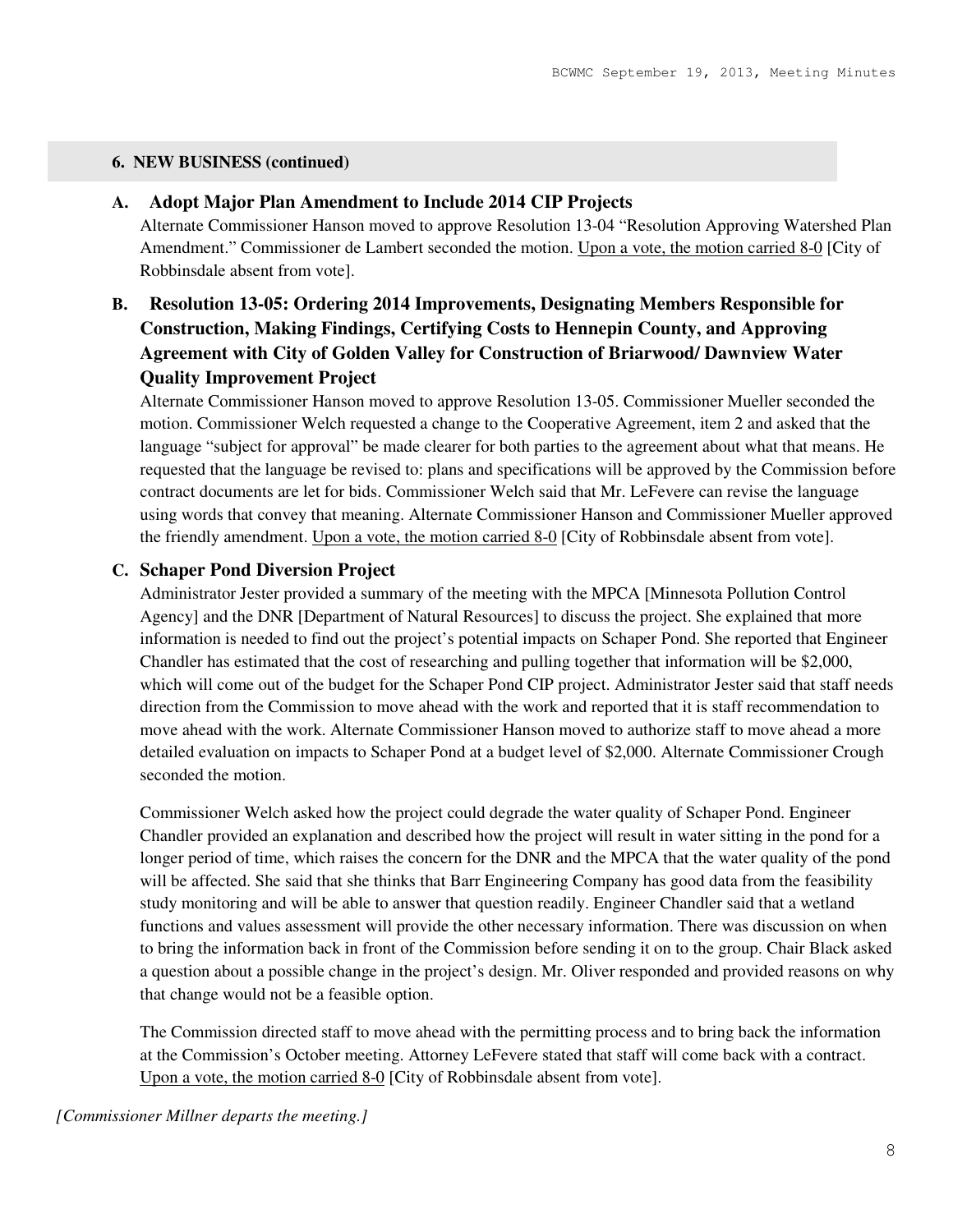### **D. Twin Lake In-lake Alum Treatment Project**

Item deferred to future meeting.

**E. Review of Main Stem Restoration Project: Golden Valley Road to Irving Ave. N – 50% Development Plans** – [See discussion under agenda item 6A.]

### **F. Set TAC Meeting Date and Agenda**

The Commission approved the TAC holding a meeting on October  $7<sup>th</sup>$  to discuss the agenda items listed in the Administrator's memo and as taken from previous Commission direction.

### **7. OLD BUSINESS (continued)**

**A. Four Seasons Mall Area Water Quality Project** – [See discussion under agenda item 5.]

### **B. Receive Update on Next Generation Plan Development**

Administrator Jester provided a brief update and reported that the Commission needs to set a Commission and TAC workshop in the near future, ideally in October. She reported that the Plan Steering Committee is seeking Commission approval of three Plan goals, as highlighted in the memo and included in the meeting packet. Plan Steering Committee Chair Linda Loomis mentioned discussions that the Committee had related to certain policies and said that the Commission needs to come to resolution on those topics. There was discussion about planning the workshop for October. The Commission decided to hold an abbreviated regular meeting for October with the workshop immediately following.

### **C. Budget Committee Recommendations.**

Administrator Jester provided an overview of the memo on this topic in the meeting packet. She listed the staff recommendations, including using funds from under budget items, not moving the \$10,000 earmarked for TMDL studies from the Administrative Fund to the TMDL studies fund and suspending the erosion control inspections. There was discussion of the proposal to cancel the flood control inspections. Commissioner Welch moved to approve the recommendations as listed in the memo. Chair Black asked for a friendly amendment to defer making a decision on the flood control inspection cancellation until the BCWMC's October meeting. Commissioner Welch accepted the friendly amendment. Commissioner de Lambert seconded the motion. Upon a vote, the motion carried 7-0 [Cities of Minnetonka and Robbinsdale absent from vote].

### **D. Decide on BCWMC Meeting Time**

There was discussion on the time of the BCWMC's monthly meeting and what might work best for Commissioners, TAC members, and the public. The Commission decided to change its official meeting time to 8:30 a.m. and directed staff to make the change official.

### **E. Review of Clean Water Fund Grant Draft Applications**

Mr. Oliver said that Golden Valley has a few comments. Chair Black said he should send them to the Commission Engineer. Commissioner Welch moved to approve staff submitting the applications. Engineer Chandler asked for the Commission direction on how much funding to request. The Commission agreed that the applications should ask for the maximum amount. Commissioner Carlson seconded the motion. Upon a vote, the motion carried 7-0 [Cities of Minnetonka and Robbinsdale absent from vote].

*[Commissioner Hoschka departs the meeting.]*